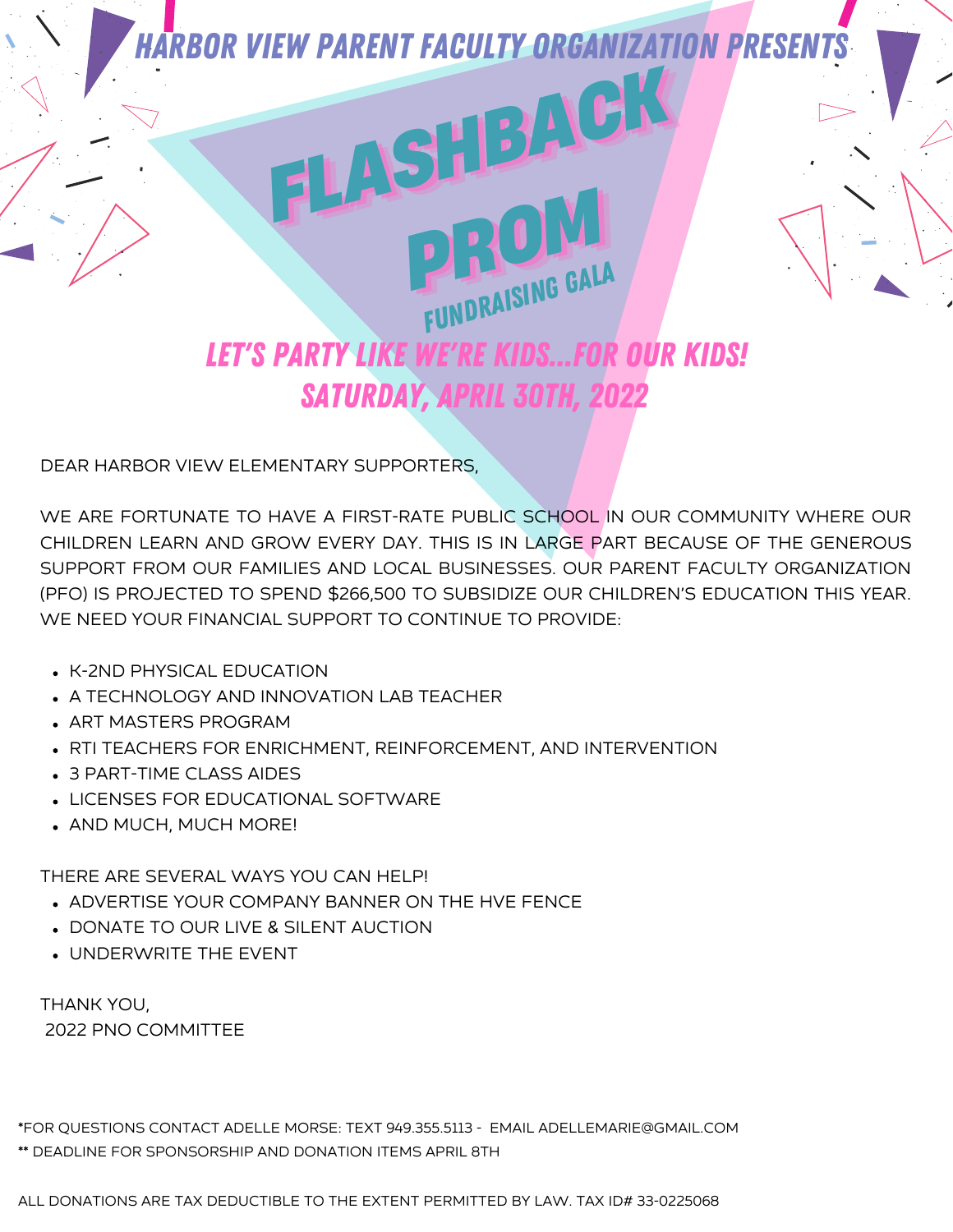*FLASHBACK FLASHBACK FLASHBACK*

*PROM*

### LET'S PARTY LIKE WE'RE KIDS...FOR OUR KIDS! SATURDA

THE Deadline for Sponsorship and donation items is april 8th

FAMILY SPONSOR LEVELS AND PERKS

\$500 TOTALLY! 2 TICKETS TO THE EVENT 10 RAFFLE TICKETS

\$1,000 RADICAL!

2 TICKETS TO THE EVENT 20 RAFFLE TICKETS NAME RECOGNITION ON THE PFO WEBSITE AND SOCIAL MEDIA EVENT BANNERS, DIGITAL MARQUEE, SUNDAY E-BLAST, & AT THE EVENT

\$2,500 BOOYAH!

4 TICKETS TO THE EVENT 40 RAFFLE TICKETS 3X5 COMPANY SUPPLIED BANNER ON SCHOOL FENCE UNTIL AUGUST 2022 NAME RECOGNITION ON THE PFO WEBSITE AND SOCIAL MEDIA EVENT BANNERS, DIGITAL MARQUEE, SUNDAY E-BLAST, & AT THE EVENT

**\$5,000 FULL TURBO!** 

6 TICKETS TO THE EVENT 50 RAFFLE TICKETS 4X6 COMPANY SUPPLIED BANNER ON SCHOOL FENCE UNTIL AUGUST 2022 NAME RECOGNITION ON THE PFO WEBSITE AND SOCIAL MEDIA EVENT BANNERS, DIGITAL MARQUEE, SUNDAY E-BLAST, & AT THE EVENT

### UNDERWRITING OPPORTUNITIES

HELP US HAVE FUN AT THE EVENT!

\$500 FOOD AND BEVERAGE OR \$500 BAND

FOR EVERY \$500 DONATED TOWARD THESE PARTY NEEDS, YOU GET A TICKET TO THE EVENT.

\*FOR QUESTIONS CONTACT ADELLE MORSE: TEXT 949.355.5113 - EMAIL ADELLEMARIE@GMAIL.COM \*\* DEADLINE FOR SPONSORSHIP AND DONATION ITEMS APRIL 8TH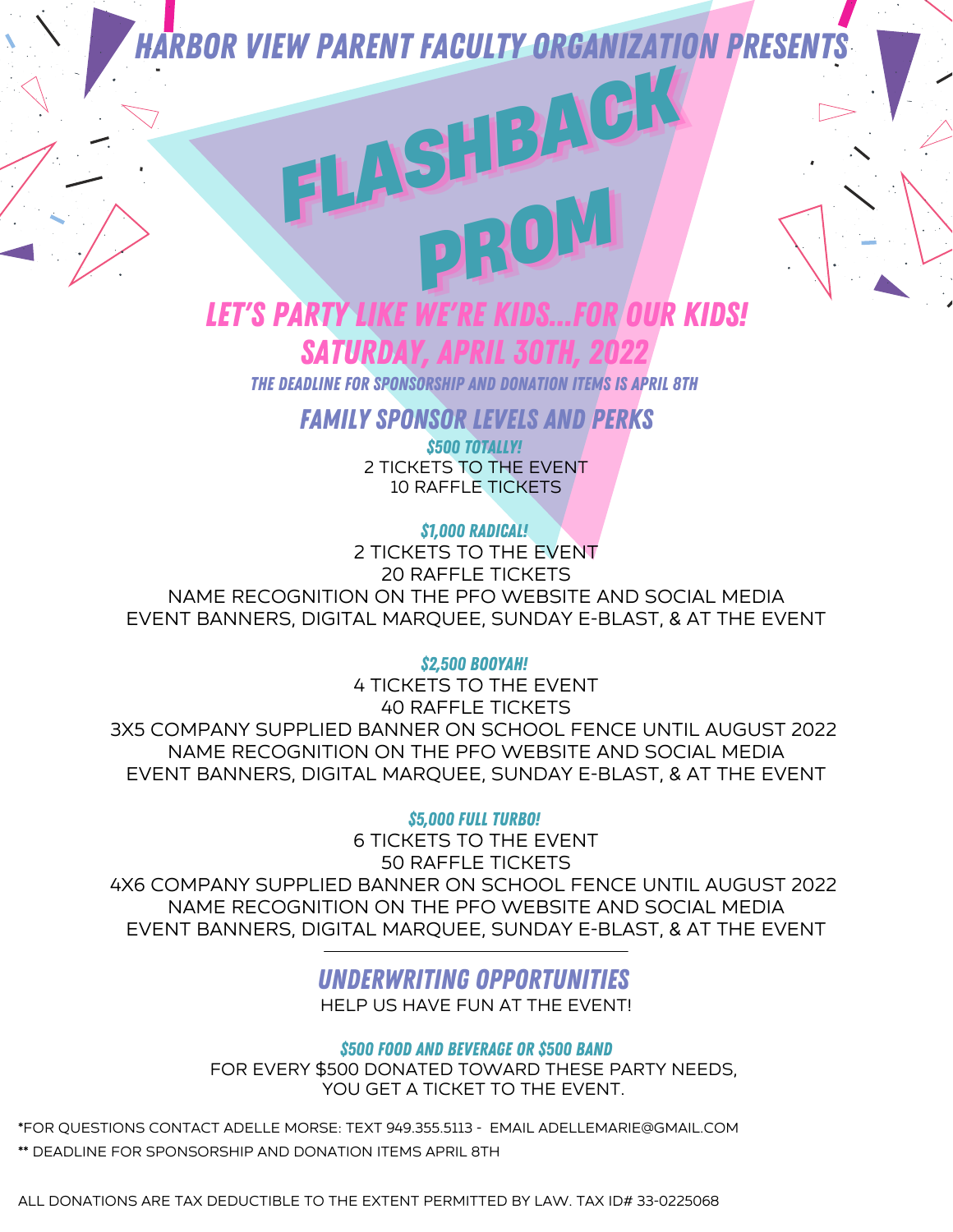*FLASHBACK FLASHBACK FLASHBACK*

## *PROM* LET'S PARTY LIKE WE'RE KIDS...FOR OUR KIDS! SATURDAY, APRIL 30TH, 20

THE Deadline for Sponsorship and donation items is april 8th

FAMILY SPONSORSHIP FORM

SPONSORSHIP LEVEL

\$500 TOTALLY! \$1000 RADICAL! \$2,500 BOOYAH! \$5000 FULL TURBO!

OR

UNDERWRITE THE EVENT

\$500 THE BAR \$500 THE BAND OTHER

HOW WOULD YOU LIKE YOUR NAME LISTED AT THE EVENT?

| <b>FAMILY NAME:</b> |        |      |
|---------------------|--------|------|
| ADDRESS:            |        |      |
| CITY:               | STATE: | ZIP: |
| PHONE:              | EMAIL: |      |

\*FOR QUESTIONS CONTACT ADELLE MORSE: TEXT 949.355.5113 - EMAIL ADELLEMARIE@GMAIL.COM \*\* DEADLINE FOR SPONSORSHIP AND DONATION ITEMS APRIL 8TH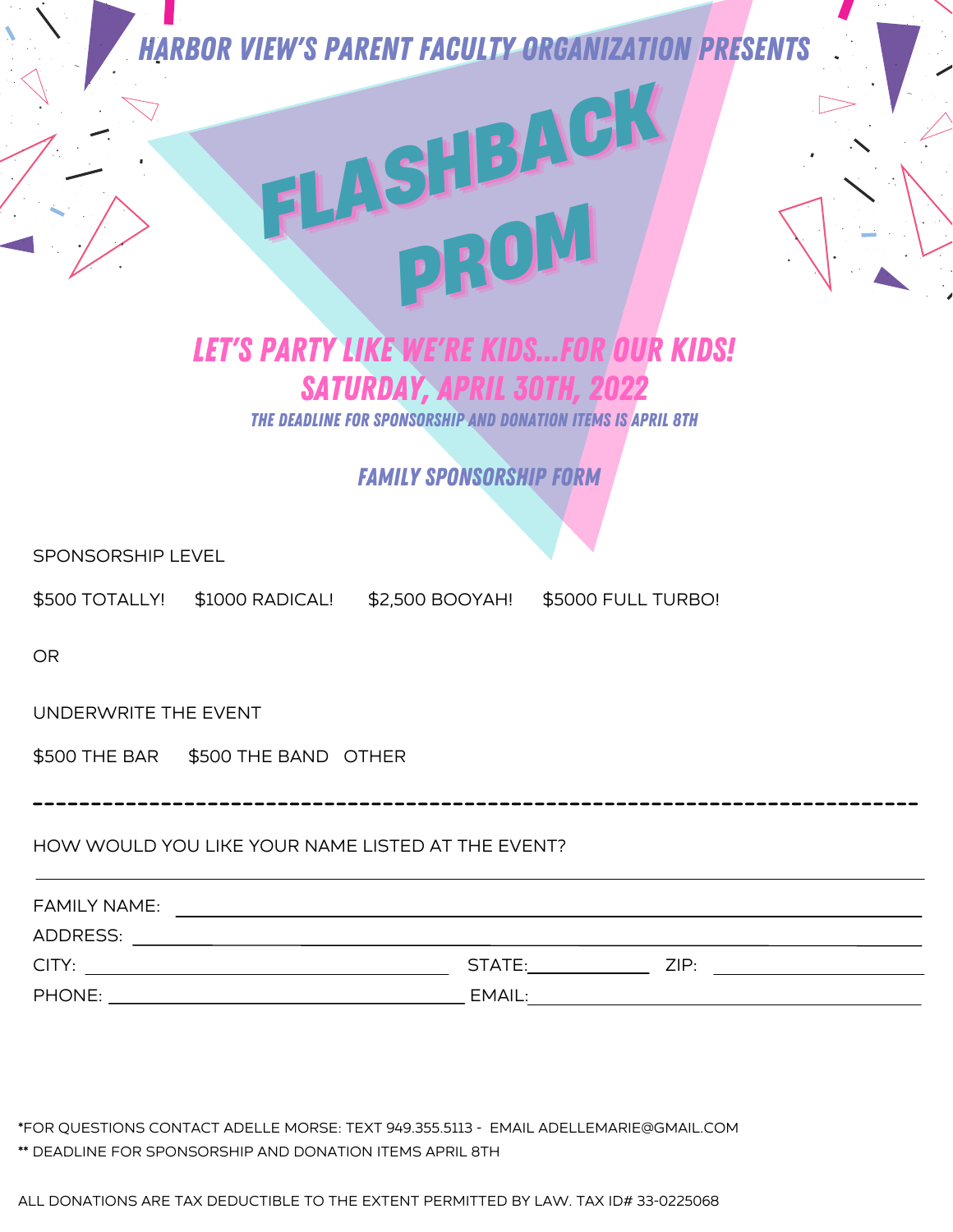# *FLASHBACK FLASHBACK FLASHBACK PROM*

### LET'S PARTY LIKE WE'RE KIDS...FOR OUR KIDS! **SATURDAY**

THE Deadline for Sponsorship and donation items is april 8th

CORPORATE AND BUSINESS SPONSORSHIP

DONATION AND RAFFLE ITEMS MAKE OUR LIVE AND SILENT AUCTION A SUCCESS BY DONATING ITEMS, EXPERIENCES AND GIFT CARDS

### SPONSORS LEVELS

*\$500 GNARLY!* 

NAME RECOGNITION ON THE PFO WEBSITE AND SOCIAL MEDIA EVENT BANNERS, DIGITAL MARQUEE, SUNDAY E-BLAST, & AT THE EVENT

\$1,000 SO SICK!

3X5 COMPANY SUPPLIED BANNER ON SCHOOL FENCE UNTIL AUGUST 2022 NAME RECOGNITION ON THE PFO WEBSITE AND SOCIAL MEDIA EVENT BANNERS, DIGITAL MARQUEE, SUNDAY E-BLAST, & AT THE EVENT

\$2,000 OH SNAP!

COMPANY SUPPLIED POSTER AND MATERIALS DISPLAYED AT THE EVENT 4X6 COMPANY SUPPLIED BANNER ON SCHOOL FENCE UNTIL AUGUST 2022 NAME RECOGNITION ON THE PFO WEBSITE AND SOCIAL MEDIA EVENT BANNERS, DIGITAL MARQUEE, SUNDAY E-BLAST, & AT THE EVENT

### UNDERWRITING OPPORTUNITIES

HELP US HAVE FUN AT THE EVENT!

\$100 \$500 \$1000 \$2000 OTHER AMOUNT

\*FOR QUESTIONS CONTACT ADELLE MORSE: TEXT 949.355.5113 - EMAIL ADELLEMARIE@GMAIL.COM \*\* DEADLINE FOR SPONSORSHIP AND DONATION ITEMS APRIL 8TH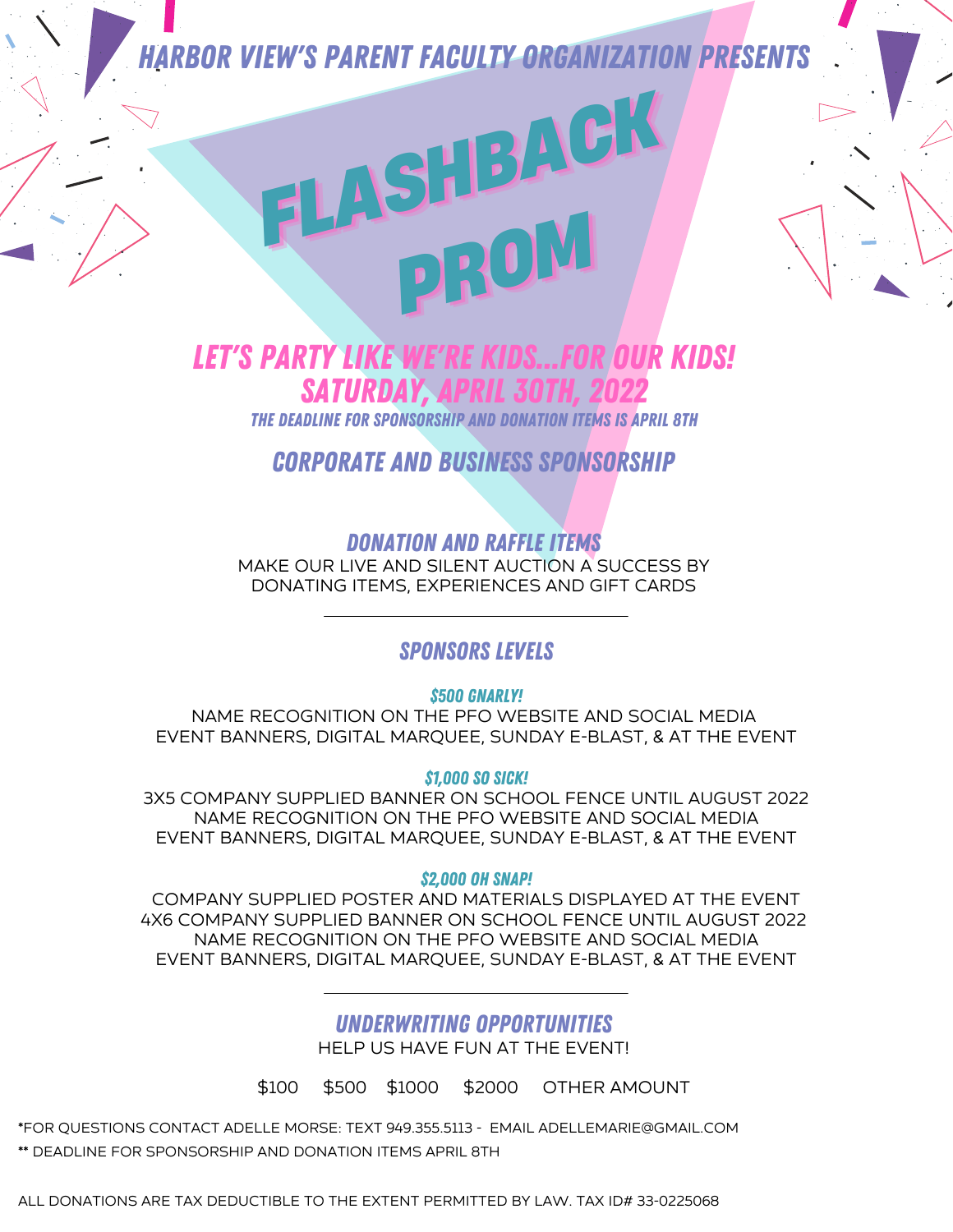|           | <b>HARBOR VIEW'S PARENT FACULTY ORGANIZA</b>                                          |  |                                                      | <b>TION PRESENTS</b>                                                |  |
|-----------|---------------------------------------------------------------------------------------|--|------------------------------------------------------|---------------------------------------------------------------------|--|
|           |                                                                                       |  | ASHBACK<br>DROM<br><b>SATURDAY, APRIL 30TH, 2022</b> | <b>LET'S PARTY LIKE WE'RE KIDSFOR OUR KIDS!</b>                     |  |
|           |                                                                                       |  | <b>CORPORATE AND BUSINESS SPONSORSHIP FORM</b>       | <b>THE DEADLINE FOR SPONSORSHIP AND DONATION ITEMS IS APRIL 8TH</b> |  |
|           | DONATION ITEM DONATION                                                                |  |                                                      | <b>ESTIMATED VALUE</b>                                              |  |
|           | DONATION DESCRIPTION                                                                  |  |                                                      |                                                                     |  |
| <b>OR</b> | HOW ITEM WILL BE RECEIVED -<br>PICK UP BY WINNER $\bigcup$ PICKUP BY HVPFO $\bigcirc$ |  |                                                      | OTHER                                                               |  |
|           | SPONSORSHIP LEVEL \$500 GNARLY! \$1000 SO SICK! \$2000 OH SNAP!                       |  |                                                      |                                                                     |  |
| <b>OR</b> |                                                                                       |  |                                                      |                                                                     |  |
|           | UNDERWRITE THE EVENT \$100 \$500 \$1000 \$2000 OTHER                                  |  |                                                      |                                                                     |  |
|           | HOW WOULD YOU LIKE YOUR BUSINESS LISTED AT THE EVENT?                                 |  |                                                      |                                                                     |  |
|           |                                                                                       |  |                                                      |                                                                     |  |
|           |                                                                                       |  |                                                      |                                                                     |  |
|           |                                                                                       |  |                                                      |                                                                     |  |
|           |                                                                                       |  |                                                      |                                                                     |  |
|           |                                                                                       |  |                                                      |                                                                     |  |
|           |                                                                                       |  |                                                      |                                                                     |  |
|           |                                                                                       |  |                                                      |                                                                     |  |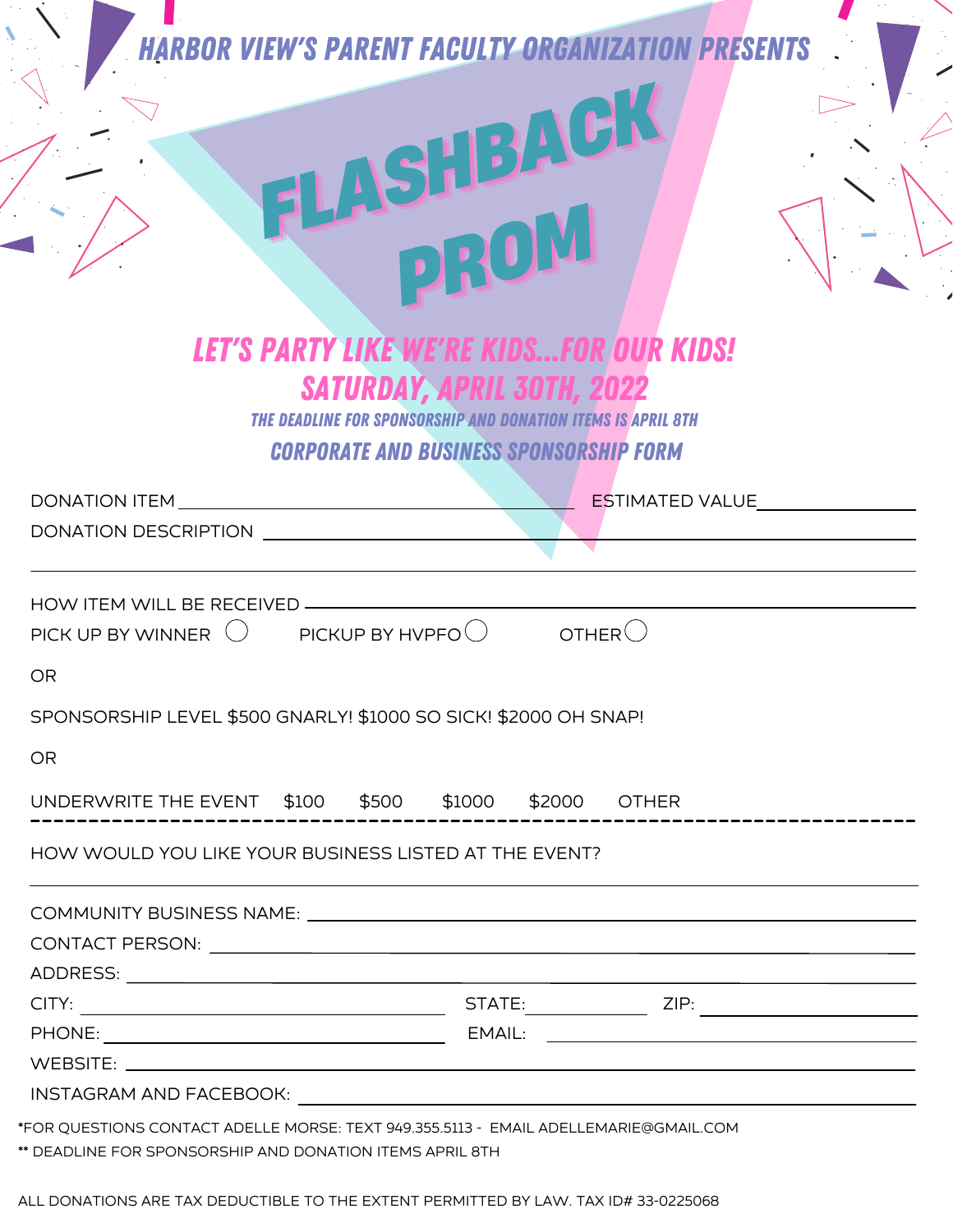*FLASHBACK FLASHBACK FLASHBACK*

*PROM*

### LET'S PARTY LIKE WE'RE KIDS...FOR OUR KIDS! SATURDAY, APRIL 30TH.

### VIP CORPORATE AND BUSINESS SPONSORSHIP

### VIP SPONSOR LEVELS

### \$5,000 YOU'RE ALL THAT!

2 EVENT TICKETS 2 HARBOR VIEW HOODIE SWEATSHIRTS A SPECIAL STANDALONE BANNER AND DISPLAY AT THE EVENT, ADVERTISING YOUR COMPANY 4X6 COMPANY SUPPLIED BANNER ON SCHOOL FENCE UNTIL AUGUST 2022 NAME RECOGNITION ON PFO WEBSITE, EVENT BANNERS, DIGITAL MARQUEE, AND SUNDAY E-BLAST

#### \$10,000 GOAT!

4 EVENT TICKETS 2 HARBOR VIEW HOODIE SWEATSHIRTS

A SPECIAL STANDALONE BANNER AND DISPLAY AT THE EVENT, ADVERTISING YOUR COMPANY 4X6 COMPANY SUPPLIED BANNER ON SCHOOL FENCE UNTIL AUGUST 2022 NAME RECOGNITION ON PFO WEBSITE, EVENT BANNERS, DIGITAL MARQUEE, AND SUNDAY E-BLAST AN OPPORTUNITY TO GET INTRODUCED AND TO GIVE A 2-MINUTE "ADVERTISEMENT" ABOUT YOUR COMPANY, LIVE IN-PERSON AT THE EVENT. NOTE: IF YOU CANNOT BE PRESENT, OUR MC WILL DO IT FOR YOU!

\*FOR QUESTIONS CONTACT ADELLE MORSE: TEXT 949.355.5113 - EMAIL ADELLEMARIE@GMAIL.COM \*\* DEADLINE FOR SPONSORSHIP AND DONATION ITEMS APRIL 8TH